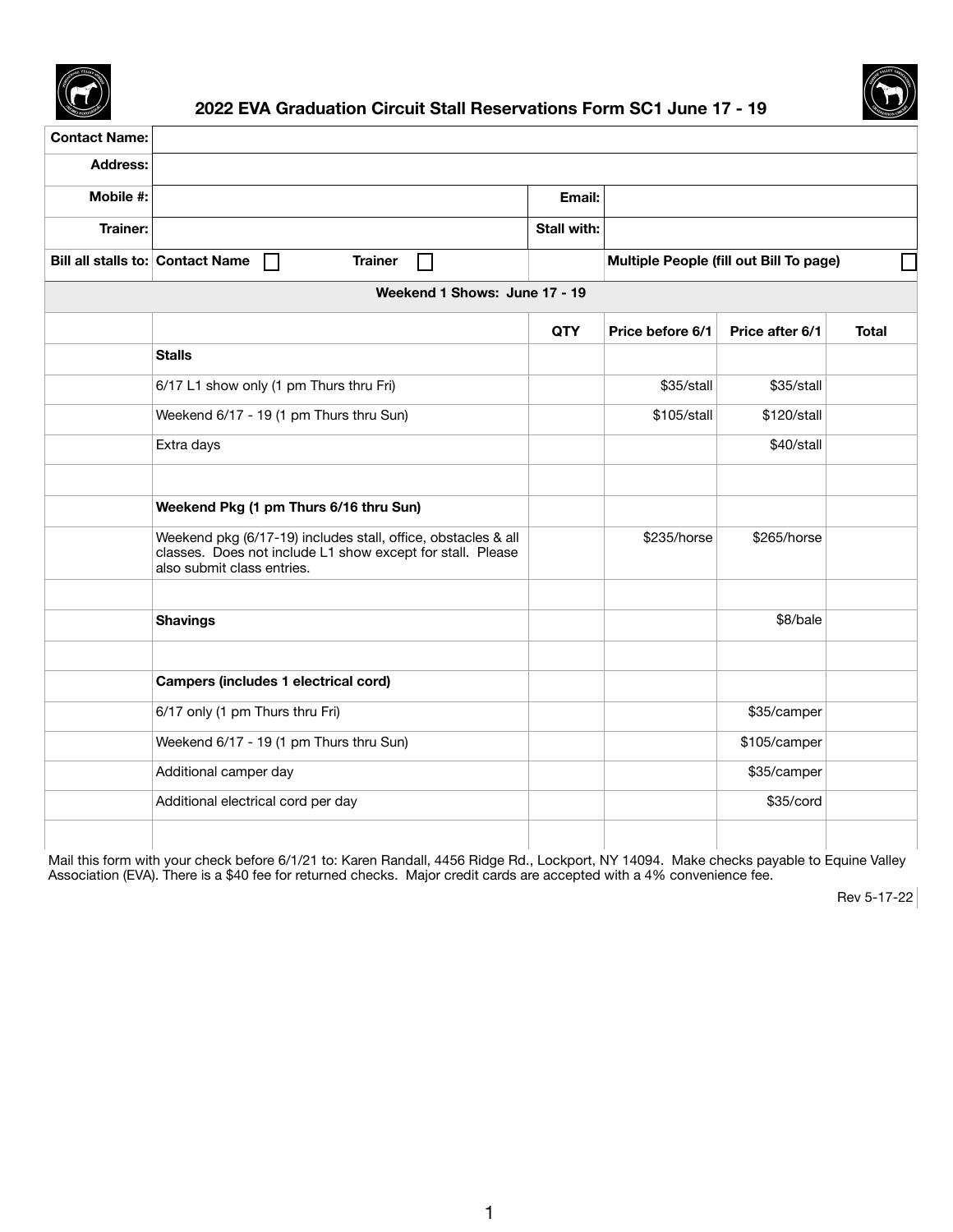



**2022 EVA Graduation Circuit Stall Reservations Form - Full Circuit June 16 - 26**

| <b>Contact Name:</b>                    |                                                                                                                                                                  |                    |                                                   |                        |              |
|-----------------------------------------|------------------------------------------------------------------------------------------------------------------------------------------------------------------|--------------------|---------------------------------------------------|------------------------|--------------|
| <b>Address:</b>                         |                                                                                                                                                                  |                    |                                                   |                        |              |
| <b>Mobile #:</b>                        |                                                                                                                                                                  | Email:             |                                                   |                        |              |
| <b>Trainer:</b>                         |                                                                                                                                                                  | <b>Stall with:</b> |                                                   |                        |              |
| <b>Bill all stalls to: Contact Name</b> | <b>Trainer</b>                                                                                                                                                   |                    | <b>Multiple People (fill out Trainer's sheet)</b> |                        |              |
|                                         | <b>FULL CIRCUIT (1 pm 6/16 - 6/26)</b>                                                                                                                           |                    |                                                   |                        |              |
|                                         |                                                                                                                                                                  | <b>QTY</b>         | Price before 6/1                                  | <b>Price after 6/1</b> | <b>Total</b> |
|                                         | <b>Stalls</b>                                                                                                                                                    |                    |                                                   |                        |              |
|                                         | Full Circuit (1 pm Thurs 6/16 - 6/26)                                                                                                                            |                    | \$360/stall                                       | \$400/stall            |              |
|                                         | Extra days                                                                                                                                                       |                    |                                                   | \$40/stall             |              |
|                                         | Full Circuit Pkg (1 pm Thurs 6/16 - 6/26)                                                                                                                        |                    |                                                   |                        |              |
|                                         | Full Circuit pkg (6/16 - 26) includes stall, office,<br>obstacles & all classes. Does not include L1 show<br>except for stall. Please also submit class entries. |                    | \$730/horse                                       | \$795/horse            |              |
|                                         |                                                                                                                                                                  |                    |                                                   |                        |              |
|                                         | <b>Shavings</b>                                                                                                                                                  |                    |                                                   | \$8/bale               |              |
|                                         | <b>Campers (includes 1 electrical cord)</b>                                                                                                                      |                    |                                                   |                        |              |
|                                         | Full Circuit (1 pm Thurs 6/16 - 6/26)                                                                                                                            |                    |                                                   | \$350/camper           |              |
|                                         | Additional camper day                                                                                                                                            |                    |                                                   | \$35/camper            |              |
|                                         | Additional electrical cord per day                                                                                                                               |                    |                                                   | \$35/cord              |              |

|  | . |  |  |
|--|---|--|--|
|  |   |  |  |
|  |   |  |  |
|  |   |  |  |
|  |   |  |  |
|  |   |  |  |
|  |   |  |  |
|  |   |  |  |
|  |   |  |  |
|  |   |  |  |
|  |   |  |  |
|  |   |  |  |
|  |   |  |  |
|  |   |  |  |
|  |   |  |  |

Mail this form with your check before 6/1/21 to: Karen Randall, 4456 Ridge Rd., Lockport, NY 14094. Make checks payable to Equine Valley Association (EVA). There is a \$40 fee for returned checks. Major credit cards are accepted with a 4% convenience fee.

Rev 5-17-2022